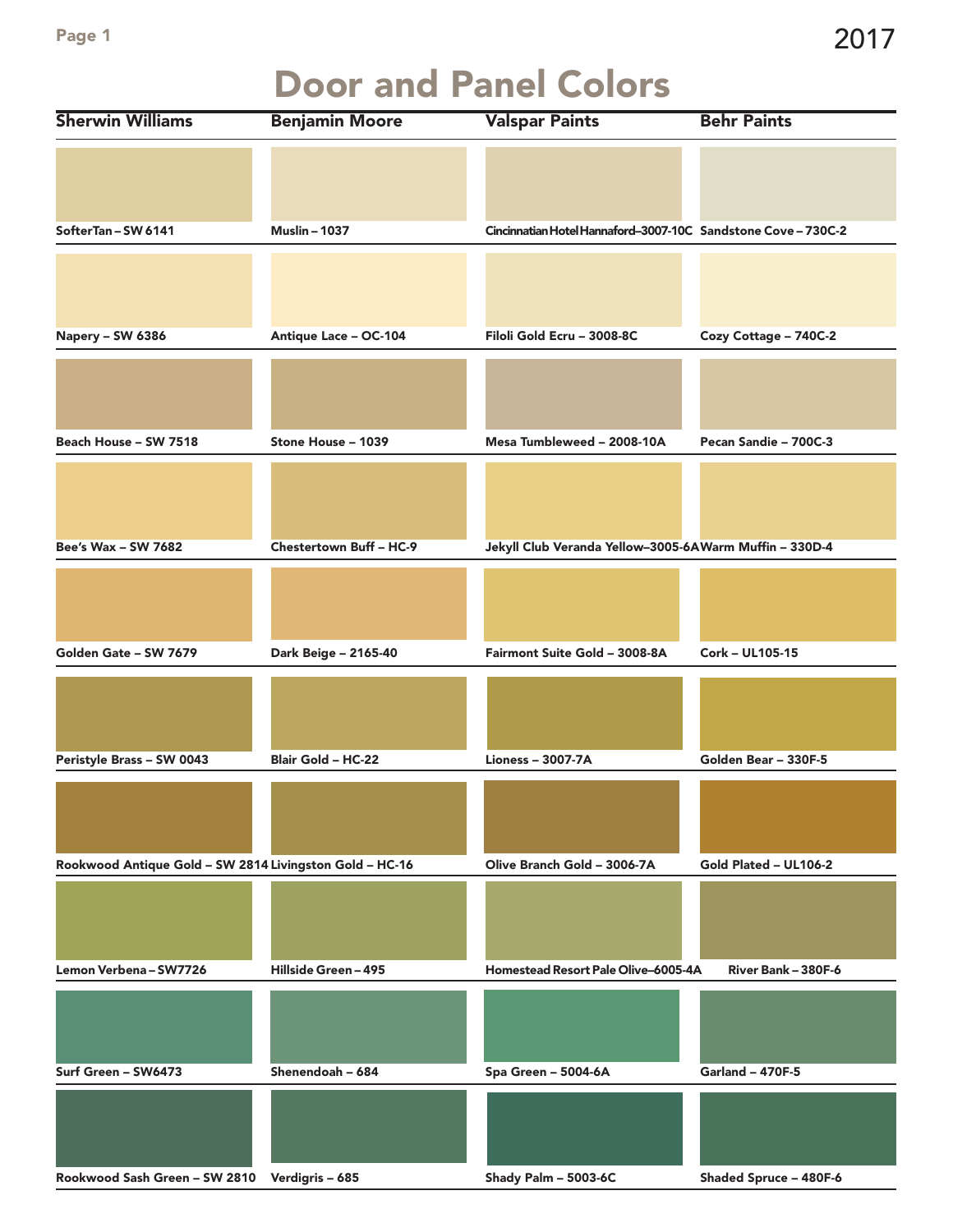### Door and Panel Colors

| <b>Sherwin Williams</b> | <b>Benjamin Moore</b>         | <b>Valspar Paints</b>                                      | <b>Behr Paints</b>        |
|-------------------------|-------------------------------|------------------------------------------------------------|---------------------------|
|                         |                               |                                                            |                           |
| Breezy - SW 7616        | Kentucky Haze - AC-16         | Woodlawn Silver Brook - 5001-1B                            | Flint Smoke - 730F-4      |
|                         |                               |                                                            |                           |
| Distance - SW 6243      | Blue Heron - 832              | Thundering Clouds - 4005-4B                                | Windsor Haze - 560F-6     |
|                         |                               |                                                            |                           |
| Sea Serpent - SW 7615   | Hale Navy - HC-154            | <b>Rogue Blue - 5009-2</b>                                 | Sled - 750F-6             |
|                         |                               |                                                            |                           |
| <b>Caviar - SW 6990</b> | <b>Black Knight - 2136-10</b> | Ebony Field - 4004-2C                                      | Deep Space - 750F-7       |
|                         |                               |                                                            |                           |
| Pennywise - SW 6349     | Pilgrimage Foliage - 2175-20  | <b>Bear Claw - 2004-5A</b>                                 | Ground Nutmeg - S-H-230   |
|                         |                               |                                                            |                           |
| Peppery - SW 6615       | Iron Ore Red - 2089-10        | Rare Sienna - 2010-7                                       | Tibetan Orange - UL120-19 |
|                         |                               |                                                            |                           |
| Bravado Red - SW 6320   | Bricktone Red - 2005-30       | Belle Grove Flamestitch Red-1008-5APompeian Red - UL110-17 |                           |
|                         |                               |                                                            |                           |
| Stolen Kiss - SW 7586   | Raspberry Truffle - 2080-10   | Posh Red - 1011-4                                          | Cranberry Whip - 160D-7   |
| Rookwood Red - SW 2802  | Ruby Dusk - 1267              | Spanish Tile - 1010-5                                      | Chipotle Paste - UL120-23 |

SW – available at Sherwin Williams

Benjamin Moore – available at Monarch Paints, Strosnider & Glen Echo Hardware Valspar – available at Lowes Behr Paints – available at Home Depot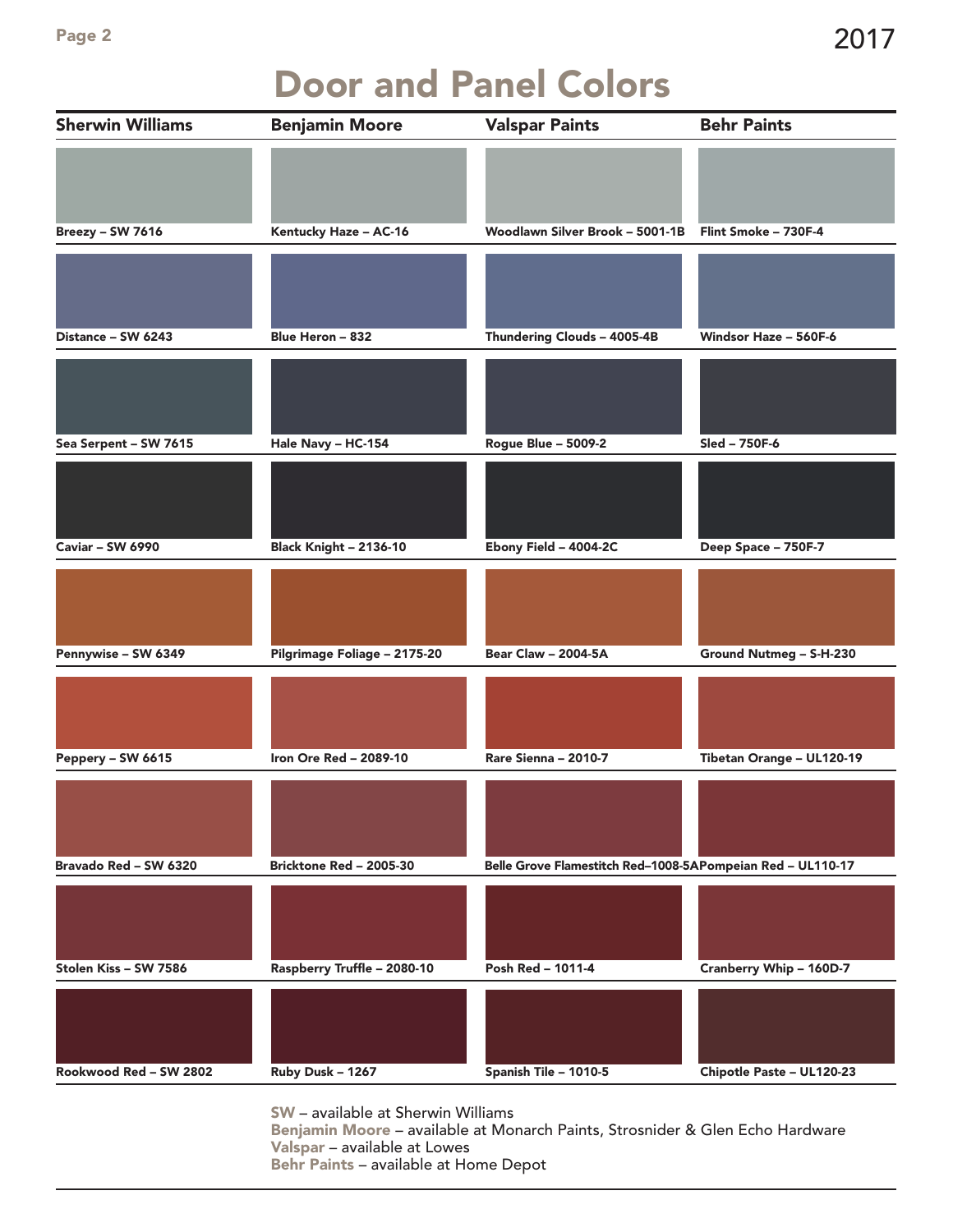# Siding Colors: Wood Stains & Matching Paint

For use on Wood Siding (Stain) & HardiePanel (Paint). All colors shown here can be used on Doors and Panels.

Cabot Stains have been used as a benchmark for the siding pallette– they have used the same colors for over 30 years. Use Wood Stain only for Cedar T1-11 siding. Sherwin Williams, Benjamin Moore & Behr will mix their wood stains to match the paint samples shown here.

| <b>Cabot Solid Stains</b> | <b>Sherwin Williams</b>    | <b>Benjamin Moore</b>          | <b>Valspar</b>                                          | <b>Behr Paints</b>      |
|---------------------------|----------------------------|--------------------------------|---------------------------------------------------------|-------------------------|
|                           |                            |                                |                                                         |                         |
| <b>Nantucket White</b>    | Accessible Beige - SW 7036 | Elmira White - HC-84           | Oatlands Subtle Taupe -6005-1B Sandstone Cliff - 750C-3 |                         |
|                           |                            |                                |                                                         |                         |
| <b>Milkweed</b>           | Believable Buff - SW 6120  | Monroe Bisque - HC-26          | Belle Grove Buff - 3006-10B                             | Wild Honey - 760C-3     |
|                           |                            |                                |                                                         |                         |
|                           | Amazing Gray - SW 7044     | Stone Hearth - 984             | Montpelier Ashlar Gray-6004-1C Castle Path - 730C-3     |                         |
|                           |                            |                                |                                                         |                         |
| <b>Cape Cod Gray</b>      | Universal Khaki - SW 6150  | <b>Bennington Gray - HC-82</b> | Oregon Coast - 6007-1C                                  | Mochachino - 740D-4     |
|                           |                            |                                |                                                         |                         |
| <b>Dune Gray</b>          | Keystone Gray - SW 7504    | Ashley Gray - HC-87            | Coastal Villa - 6005-2A                                 | Village Square - 730D-5 |
|                           |                            |                                |                                                         |                         |
| Thatch                    | Backdrop - SW 7025         | Iron Gate - 1545               | Seine - 6005-2B                                         | Mocha Accent - 720D-5   |
|                           |                            |                                |                                                         |                         |
| <b>Seacoast Gray</b>      | Gray Clouds - SW 7658      | Coventry Gray - HC-169         | Urban Sunrise - 4004-1B                                 | Porpoise - 790E-3       |
|                           |                            |                                |                                                         |                         |
| <b>Granite</b>            | Summit Gray - SW 7669      | Storm - AF-700                 | Cathedral Stone - 4003-2A                               | Anonymous - 780F-5      |
|                           |                            |                                |                                                         |                         |
| <b>Pewter Gray</b>        | Dovetail - SW7018          | Secret - AF-710                | Artichoke - 6003-2A                                     | Creek Bend - 790F-4     |
|                           |                            |                                |                                                         |                         |
| <b>Dark Gray</b>          | Gauntlet Gray - SW 7019    | Eagle Rock - 1469              | Rugged Suede - 4003-2B                                  | Amazon Stone - 790F-5   |
|                           |                            |                                |                                                         |                         |
|                           | Grizzle Gray - SW 7068     | Rocky Coast - 1595             | Almost Charcoal - 4008-2B                               | Dark Ash - 770F-5       |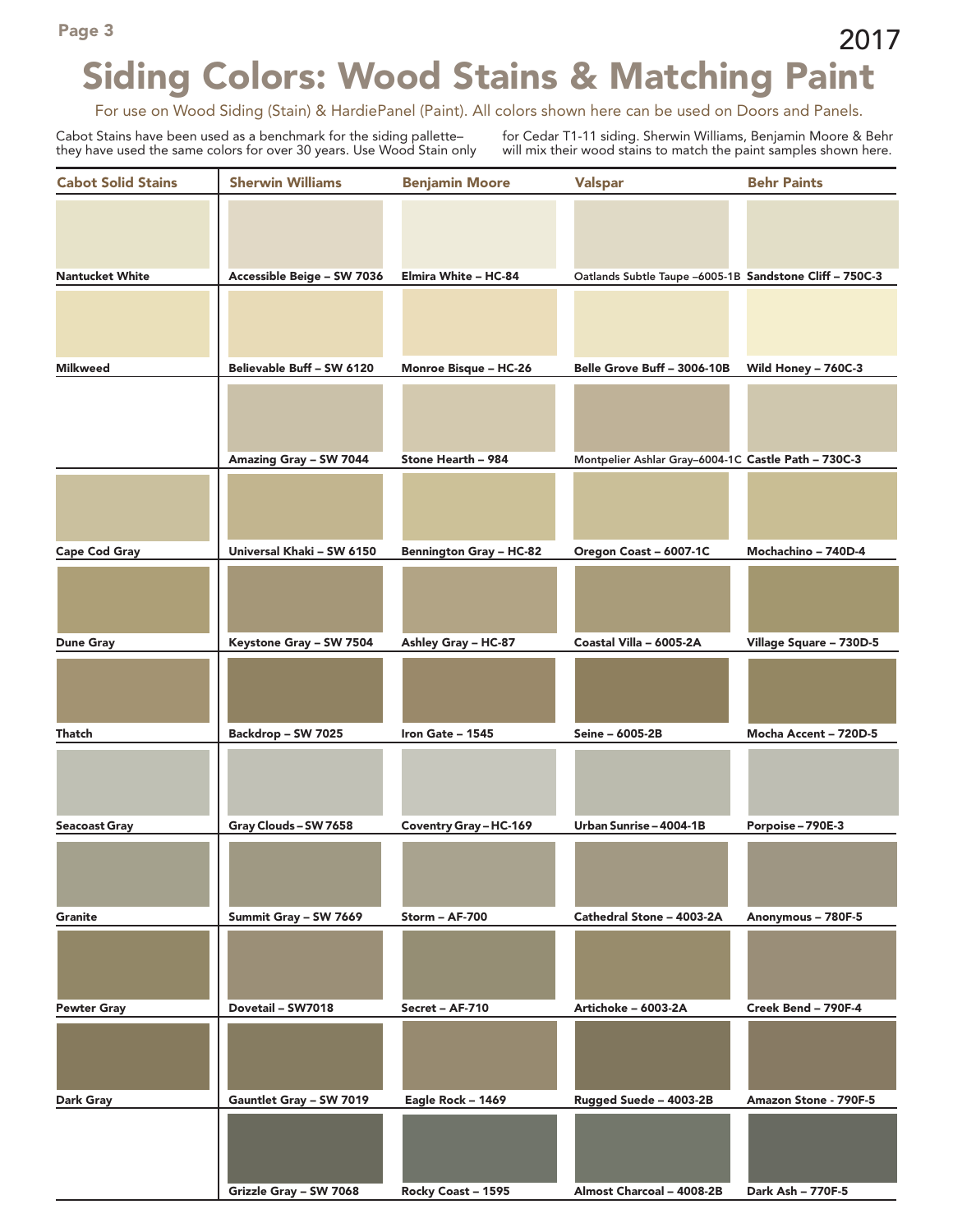#### Page 4 and 2017 Siding Colors: Wood Stains & Matching Paint

For use on Wood Siding (Stain) & HardiePanel (Paint). All colors shown here can be used on Doors and Panels.

Cabot Stains have been used as a benchmark for the siding pallette– they have used the same colors for over 30 years. Use Wood Stain only for Cedar T1-11 siding. Sherwin Williams, Benjamin Moore & Behr will mix their wood stains to match the paint samples shown here.

| <b>Cabot Solid Stains</b> | <b>Sherwin Williams</b>                             | <b>Benjamin Moore</b>         | <b>Valspar</b>                                        | <b>Behr Paints</b>          |
|---------------------------|-----------------------------------------------------|-------------------------------|-------------------------------------------------------|-----------------------------|
|                           |                                                     |                               |                                                       |                             |
|                           |                                                     |                               |                                                       |                             |
|                           | Camelback - SW 6122                                 | Danville Tan - HC-91          | Prairie Dance - 3006-10A                              | Desert Camel - 320F-4       |
|                           |                                                     |                               |                                                       |                             |
|                           |                                                     |                               |                                                       |                             |
| <b>Beige</b>              | Tamarind - SW 7538                                  | <b>Springfield Tan - AC-5</b> | Au Lait Ole - 3003-9C                                 | Cliff Rock - 290F-4         |
|                           |                                                     |                               |                                                       |                             |
|                           |                                                     |                               |                                                       |                             |
| <b>Taupe</b>              | Portobello - SW 6102                                | Alexandria Beige - HC-77      | Universal Umber - 3003-9B                             | Toffee Crunch - 700D-5      |
|                           |                                                     |                               |                                                       |                             |
|                           |                                                     |                               |                                                       |                             |
| <b>Sienna Sand</b>        | Yearling - SW 7725                                  | Jackson Tan - HC-46           | Hotel St Francis Fawn-3001-9C                         | Burnt Almond - 280F-4       |
|                           |                                                     |                               |                                                       |                             |
|                           |                                                     |                               |                                                       |                             |
|                           | Smokey Topaz - SW 6117                              | Gladstone Tan - 1106          | Leather Satchel - 3003-7B                             | Smokey Topaz - 260F-6       |
|                           |                                                     |                               |                                                       |                             |
|                           |                                                     |                               |                                                       |                             |
| <b>Red Cedar</b>          | Craft Paper - SW 6125                               | Valley Forge Brown - HC-74    | Mocha Syrup - 3002-9B                                 | New Chestnut - 280F-5       |
|                           |                                                     |                               |                                                       |                             |
|                           |                                                     |                               |                                                       |                             |
| <b>Chestnut Brown</b>     | Grounded - SW 6089                                  | Plymouth Brown - HC-73        | Humboldt Earth - 3003-9A                              | Melted Chocolate - 250F-7   |
|                           |                                                     |                               |                                                       |                             |
|                           |                                                     |                               |                                                       |                             |
|                           | <b>Plantation Brown - SW 7520</b>                   | <b>Mocha Brown - 2107-20</b>  | Boston Legacy - 2005-9A                               | Chocolate Coco - S-G-760    |
|                           |                                                     |                               |                                                       |                             |
|                           |                                                     |                               |                                                       |                             |
|                           | Avenue Tan - SW 7543                                | Sag Harbor Gray-HC-95         | Jekyll Club Cherokee Tan-6008-2A Clay Pebble - 770D-4 |                             |
|                           |                                                     |                               |                                                       |                             |
|                           |                                                     |                               |                                                       |                             |
| Sycamore                  | Zeus - SW 7744                                      | Hampshire Gray - HC-101       | Churchill Hotel Olive-5008-2A                         | Carriage Door - 770D-5      |
|                           |                                                     |                               |                                                       |                             |
|                           |                                                     |                               |                                                       |                             |
| Sagebrush                 | Sage Green Light - SW 2851 Gloucester Sage - HC-100 |                               | Smoky Olive - 6001-2B                                 | Sandwashed Driftwood-770D-6 |